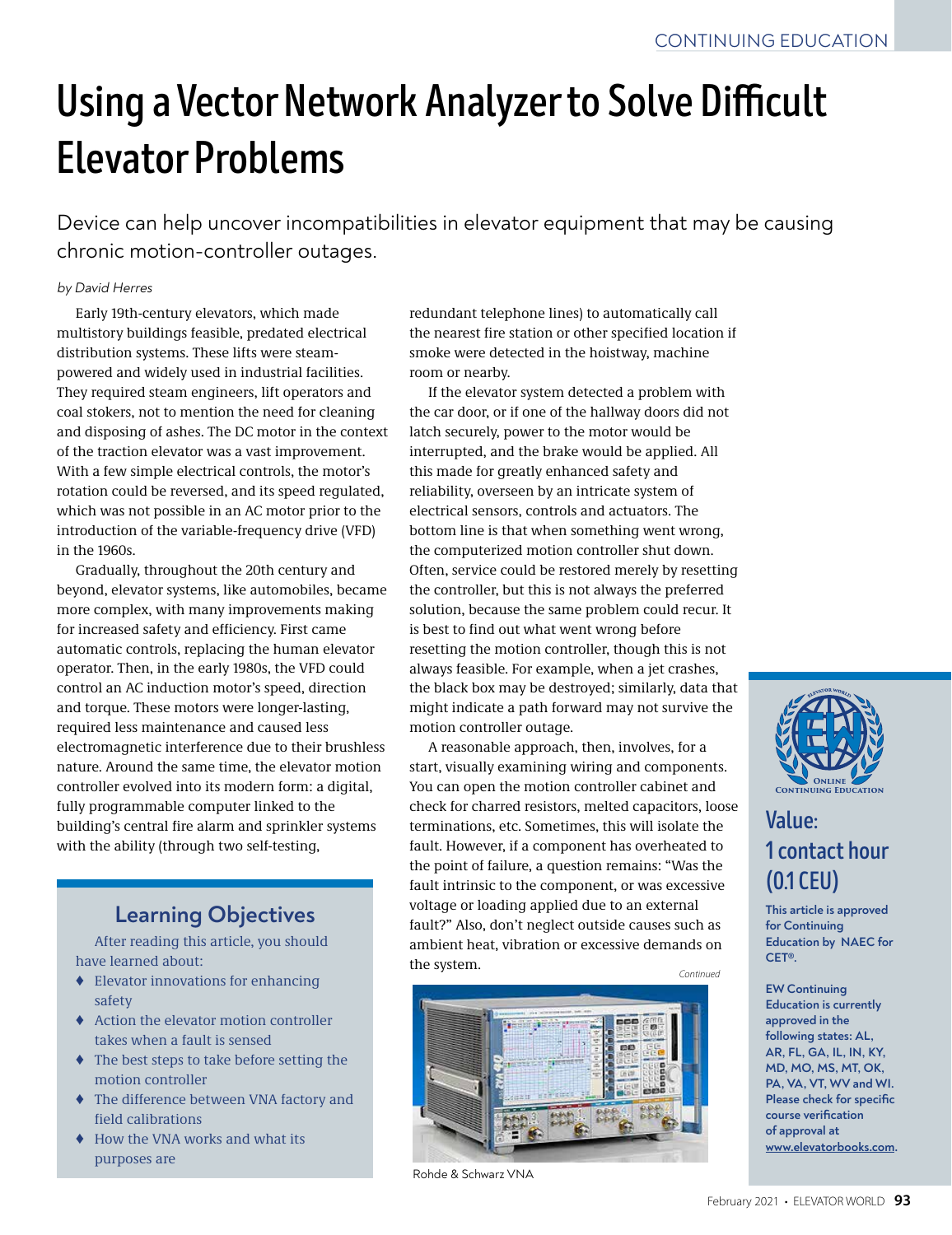## CONTINUING EDUCATION

This sort of examination may yield quick results, but, more often, it leads nowhere, and a more focused approach is needed. Use of electronic instrumentation is usually in order. This can range from a simple neon test light or multimeter, oscilloscope, spectrum analyzer and beyond, including the vector network analyzer (VNA).

According to Rohde & Schwarz's website (rohde-schwarz. com), the VNA is one of the most essential radio frequency (RF) and microwave approaches. The company offers a wide range of versatile, high-performance network analyzers up to 500 GHz with a maximum of 48 ports. These instruments are suitable for analyzing passive and active components such as filters, amplifiers, mixers and multiport modules.

Tektronix TTR500 VNA permits the user to take precision measurements of all elevator systems, transmission lines and individual components. It is designed to measure reflection coefficients, impedance, admittance, return loss, insertion loss, gain or isolation. The instrument is also suitable for filter measurement, antenna matching and tuning, amplifier measurements and RF cable and connector measurements, among many others.



Tektronix TTR500 VNA display

Keysight (formerly Agilent and, before that, Hewlett-Packard) manufactures network analyzers up to 120 GHz, which can be extended to 1.5 THz with frequency extenders. Additionally, they offer a handheld VNA up to 50 GHz. Its most advanced integrated VNA operates from 10 MHz to 70 GHz (extendable to 1.5 THz). It incorporates three Data Distribution Service sources with low spurious emissions and very low phase noise. Switchable rear-panel jumpers enable signal-conditioning hardware or route additional test equipment to the device under test without the need to move cables.



Keysight VNA

The vector network analyzer is a costly instrument — more expensive than a high-end digital storage oscilloscope or spectrum analyzer. However, Picotech offers a PC-based VNA, which consists of a rugged module that connects via USB cord to the user's PC. With the company's software, the instrument makes use of the PC's prodigious processing and display capabilities to characterize in-circuit devices, components and transmission lines. This is useful for uncovering incompatibilities in elevator equipment that may be causing chronic motion-controller outages.



Picotech's Pico 8.5 GHz VNA connected to a laptop PC

#### **Calibration**

Calibrating the device differs from the more comprehensive factory calibration, performed on sensitive instruments such as the oscilloscope, spectrum analyzer and VNA. Factory calibrations are typically done before the initial purchase and subsequently once a year or as required. They involve sending the instrument back to the manufacturer, where technicians open the enclosure and do whatever it takes to certify the equipment conforms to original specifications.

The VNA field calibration, in contrast, is performed by the user prior to each new set of measurements. It is performed entirely at a software level without opening the enclosure and takes only a few minutes. It is often performed several times a day (whenever accurate measurements are required). The manual provides complete instructions.

Following installing the software on a PC, electrical connections must be completed. If accurate measurements are required, both the PC and VNA module should be warmed up for about 30 min.

Both Pico VNA models (6 and 8.5 GHz) connect via USB cable to the user-supplied PC. To perform calibration, cables supplied by the manufacturer are run from Port 1 and Port 2 in the module to the device under test. Pico supplies two types of



Pico 6- and 8.5 -GHz VNA calibration connections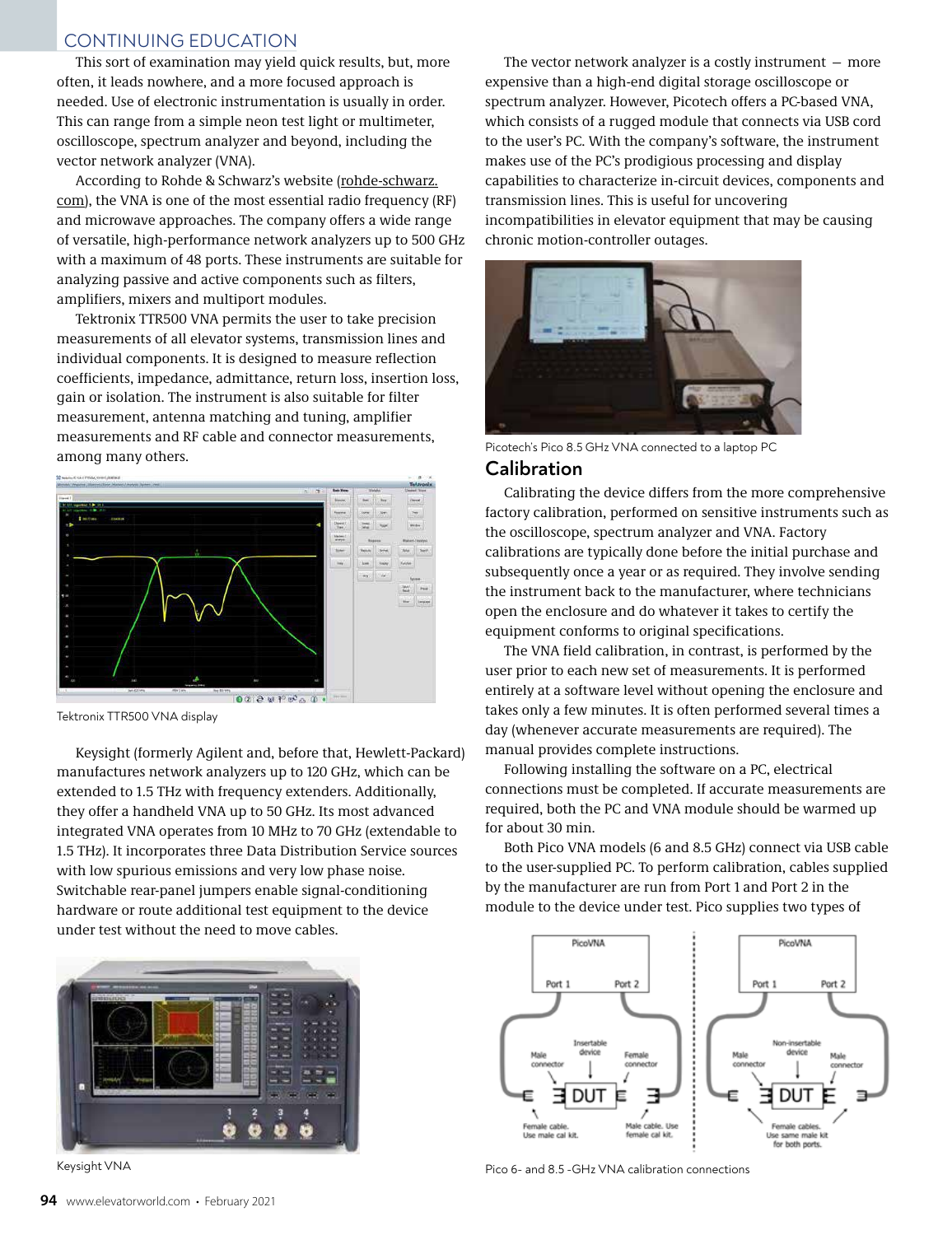

Setting VNA field calibration parameters

connectors, called "kits," that attach to the cables. If the insertable device under test has one or two male connectors, use a female connector with a male calibration kit. If the device under test has two male connectors, use female cables and identical male kits for both ports.

Then, open the Pico VNA software. In the main menu on the PC screen, select "Tools and Calibration Kit." Click "Port 1 Kit," insert the data for it and click "Apply." Similarly, click "Load Port 2 Kit," select the data for it and click "Apply." The next step is to choose calibration kit(s) appropriate for the device under test. For example, if testing a non-insertable device with female connectors, use a single female kit for both ports in the VNA module.

The next phase in the field calibration procedure is setting up calibration parameters. In the main window, click "Calibration." Then, perform the following steps:

- 1) Set the sweep parameters. This is like setting up a spectrum analyzer.
- 2) Apply the values.
- 3) Select the measurement required.
- 4) Perform the calibration steps.
- 5) Click Apply Calibration.

The bandwidth setting used during calibration largely determines the available dynamic range during the measurement. For fastest speed, choose 10 kHz. Set calibration power to +0 dBm. Set bandwidth to 140 kHz. For best accuracy and about 100 dB in dynamic range, set calibration bandwidth to 100 Hz. Set calibration power to -3 dBm. Leave bandwidth set to 100 kHz during measurement.

For general use, fast speed, about 90-dB dynamic range, set calibration bandwidth to 1 kHz. Set calibration power to 0 dBm. Leave bandwidth set to 10 Hz during measurement. For best dynamic range, set calibration bandwidth to 10 Hz. Set calibration power to +6 dBm. Leave bandwidth set to 10 Hz during measurement.

In all cases, calibration averaging should be set to "None." The VNA is not directly concerned with computer networks. The term predates computers. The instrument was used in advanced electronics laboratories when computers were vacuum-tube machines that occupied rows of floor-to-ceiling enclosures. At

## CONTINUING EDUCATION

the time, "networks" were understood to mean electrical networks: generally, devices, components and transmission lines.

## **The Modern VNA**

The VNA, as used today, is a general-purpose instrument that characterizes both linear and nonlinear devices and components, including such diverse types as filters, bridges, attenuators, cables, waveguides, antennae, diodes, transceivers, oscillators, amplifiers and transistors. Unlike many electronic instruments, the VNA does not just measure the device parameters. Instead, it supplies a signal, usually at high frequency, through a cable to the input of the device under test (DUT). It then looks for and times any reflection back through the same cable, much in the manner as radar or a time-domain reflectometer. A time-domain

reflectometer is an electronic instrument used to determine the characteristics of electrical lines by observing reflected waveforms. It can be used to characterize and locate faults in metallic cables (for example, twisted pair wire or coaxial cable) or to locate discontinuities in a connector, printed circuit board or any other electrical path.

The VNA also connects to the output of the DUT and characterizes any response it receives. Moreover, by throwing a switch, the user can have the instrument apply the stimulus to the DUT's output, time and characterize reflections, and monitor the input.

Early VNAs made use of one or more separate, external AFGs, but increasing miniaturization has enabled manufacturers to include everything in a single enclosure. Above all, the VNA performs highly accurate measurements of the ratios of reflected-to-total signal and transmitted-to-total signal.

There are two distinct types of network analyzers. The scalar network analyzer (SNA) measures and characterizes amplitude only, while the VNA measures and characterizes amplitude and phase. Currently, VNAs are far more common than SNAs, because, in today's high-frequency electronics, phase shift is more likely to occur. It may be intentional (implemented to accomplish a definite purpose) or unintentional and requiring mitigation. In either event, the idea is to detect, measure and precisely categorize phase shift.

*Continued*

## **Learning-Reinforcement Questions**

Use the below learning-reinforcement questions to study for the Continuing Education Assessment Exam available online at www.elevatorbooks.com or on p. 108 of this issue.

- ♦ How are the Pico VNA and PC connected?
- ♦ Which devices can the VNA characterize?
- ♦ How does the VNA supply signals to the DUT?
- What is the difference between a VNA and an SNA?
- ♦ How can VNA components be mapped without a schematic diagram?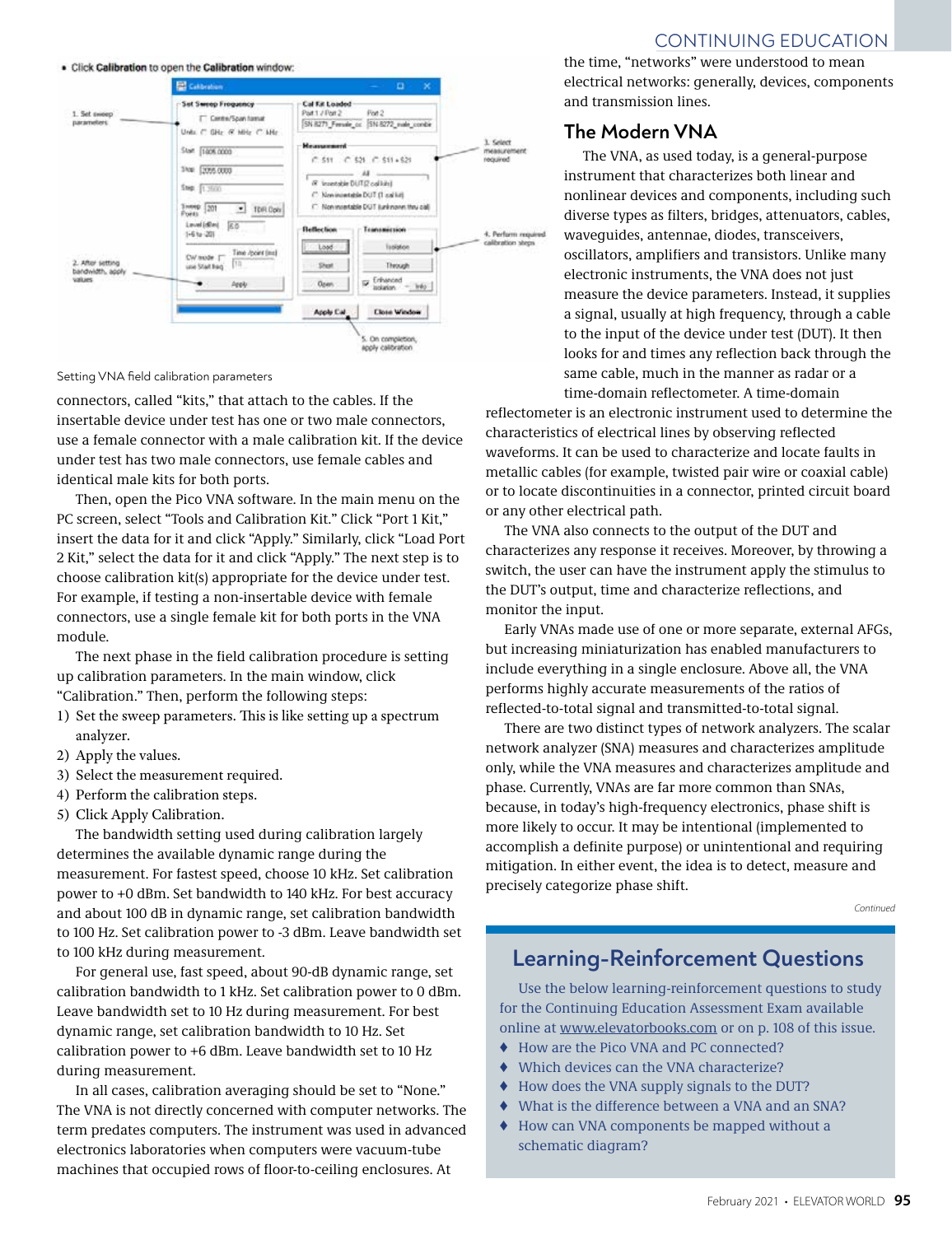# CONTINUING EDUCATION



#### Smith chart

High frequency (above the utility-supplied 60 Hz) and phase shift play roles in elevator electronics in two ways that are important to the repair technician and design engineer. These have to do with the following:

- ♦ The control circuit for an AC elevator drive motor powered by a VFD
- ♦ The ubiquitous Controller Area Network (CAN bus).

The VFD is a separate device that, in response to commands from an elevator motion controller, permits a standard threephase induction motor to run at higher or lower than rated



*Unlike many electronic instruments, the VNA does not just measure the device parameters. Instead, it supplies a signal, usually at high frequency, through a cable to the input of the device under test.*

speed and to reverse direction. It also varies the motor's torque and reports operating status, including temperature and other parameters, back to the motion controller. All this is done over a single Ethernet or other low-voltage circuit distinct from the main power line. This control line runs from the motion controller to the VFD, which is an autonomous unit that may or may not be located within the motion controller cabinet. If an electrical schematic diagram is not available, one can begin mapping out the component parts by following the heavy power lines from the disconnect in the machine room, through the VFD and to the three-phase drive motor.

CAN bus is a serial bus that was covered in your author's previous article "CAN Bus for Elevators" (ELEVATOR WORLD, June 2017). It was developed beginning in 1983 by Bosch, a large international manufacturer of electronic systems and components and originally intended for automotive

> applications, but following its implementation in the 1991 Mercedes-Benz W140, it became widely used in trucks, construction equipment, aircraft, ships and elevators. CAN bus serial data transmission is highly reliable, cost-efficient and tolerant of electrical noise from outside sources. In the latest elevator technology, CAN bus enables serial communication among the many sensors distributed throughout an elevator installation, terminating at the motion controller.

> All sensors and actuators, known as nodes, are connected to the motion controller by means of twisted-pair conductors having 120-ohm characteristic impedance. CAN high and CAN low signals are either driven to a dominant state or pulled by resistors to a recessive state. The dominant state is encoded by logic 0 and the recessive state by logic 1. Nodes with lower identifier numbers (IDs) have priority on the bus.

At low frequencies, the wavelength of the signal conveyed through the conductors is invariably far greater than the circuit length. Thus,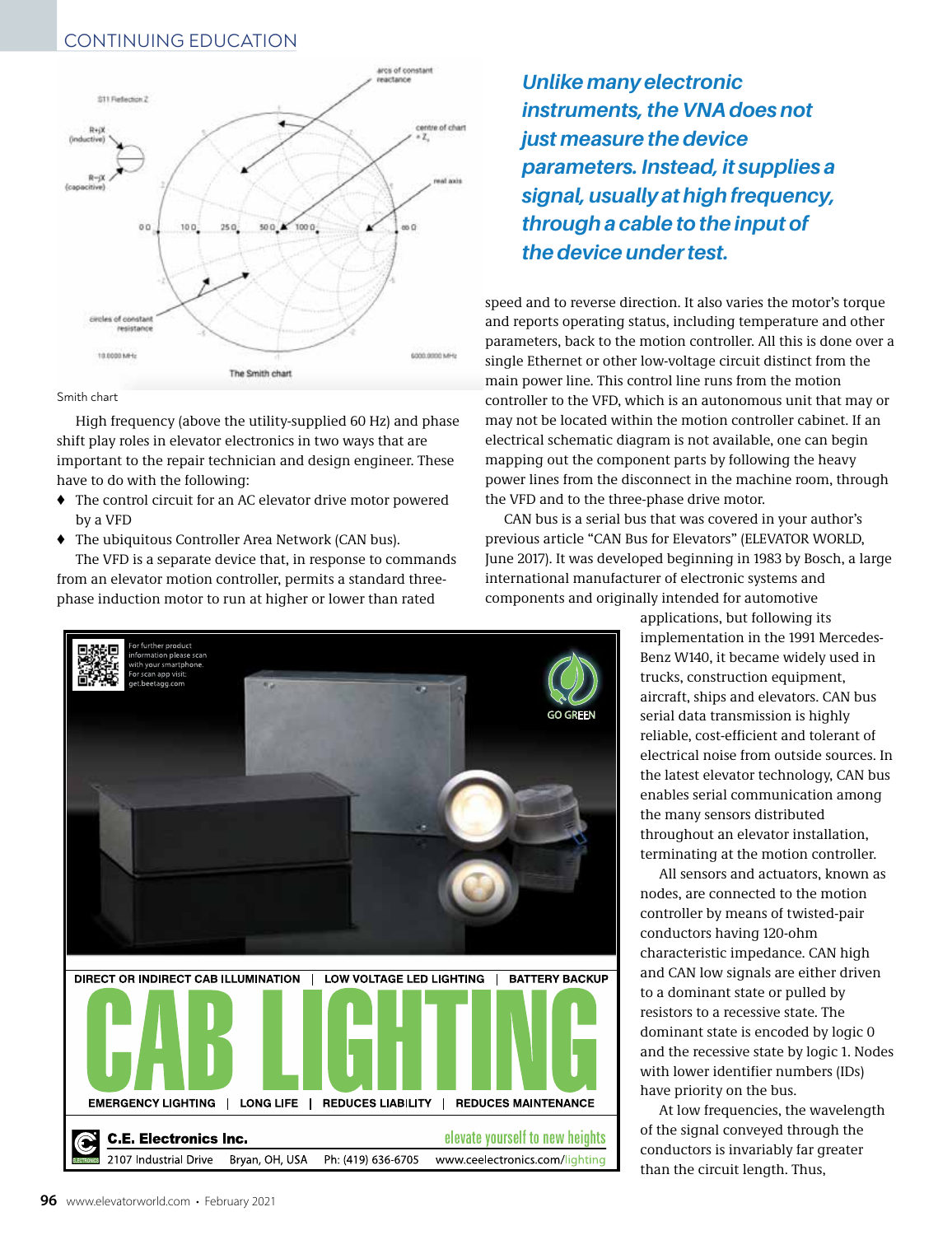### CONTINUING EDUCATION

conventional copper or aluminum conductors are adequate for carrying the power. The wire is sized to have sufficient ampacity so that current and voltage do not vary between transmitter and receiver.

At high frequencies, the signal wavelengths are equal to or smaller than the conductor length. In this situation, the conductors are no longer a pair of wires; instead, they become a transmission line. The material separating the wires is not merely electrical insulation, but a dielectric layer, as in a capacitor. Rather than a flow of electrons, the signal of interest now consists of a succession of traveling waves. This calls for entirely different measuring instrumentation.

At high frequencies, characterization of networks including devices, components and transmission lines requires measurement of phase and magnitude. Measurement of amplitude, as performed by an SNA, is not adequate.

Phase distortion displayed in the VNA reveals group delay, a measure of the transit time of a signal through the DUT, juxtaposed with respect to frequency. It is calculated by comparing the phase of the signal at the input to that at the output. Any variation in group delay gives rise to distortion and is likely to show up as poor performance of a given component or circuit. Deviation from linear phase and group delay are measured and displayed in VNA analysis. Group delay is an easy way to detect the presence of and quantify phase distortion.

An important capability of the VNA is to characterize high-frequency networks. Simple voltage and current measurements at the device ports do not suffice. This is because of probe impedance, among other reasons. Also, active devices may oscillate or be destroyed when shorts and opens are connected to them.

A solution was found in the development of scattering parameters (S-parameters). This refers to gain, loss and reflection as present in traveling waves. These can be readily measured. It is not necessary to compromise an active DUT by exposing it to a harmful load. Moreover, the S-parameters of multiple devices can be tested in cascade. If desired, other parameters can be derived from the S-parameters. These include:

- ♦ Admittance parameters (Y-parameters) for linear electrical networks
- ♦ Hybrid parameters (h-parameters) for use with a current amplifier
- ♦ Impedance parameters (Z-parameters) to describe the electrical behavior of linear electrical networks

The VNA uses four sections to measure the incident, reflected and transmitted signals. They are the source for stimuli, signal-separation devices, receivers that down-convert and detect the signals, and processor and display for interpreting the output.

The source supplies the stimulus for the system being tested. This often consists of a swept frequency. Modern VNAs have internal sources that are synthesized within the instrument. Signal separation is accomplished in the test set. This block performs two functions:

- 1) Measuring part of the incident signal for reference
- 2) Separating the incident and reflected traveling waves at the DUT input

The signal detection block may consist of a diode detector that converts the RF signal level to a proportional DC level. Diode detectors, cheaper than tuned receivers, provide broadband response. Their broadband response, however, limits sensitivity and makes them prone to spurious signals including harmonics. More accurate measurements are obtained by AC detection.

Tuned receivers use heterodyne technology, mixing the RF down to a more user-friendly intermediate frequency (IF). The local oscillator is locked to the RF or IF signal so the receivers are consistently tuned to the RF signal. Analog-to-digital conversion and digital processing extract magnitude and phase information from the IF signal.

The VNA's display-processor section is where reflection and transmission data are presented to the user. Prominent features are markers; limit lines; pass/fail indicators; linear and log formats; and grid, polar and Smith charts. Most of this is self-explanatory, but we will discuss the widely used Smith chart, which figures prominently in the VNA display. The Smith chart is a polar graphical calculator that enables RF engineers to solve transmission-line and matching circuit problems.

The chart, devised by Phillip H. Smith (1905-1987) and T. Mizuhashi, is used to display electronic parameters such as impedances, admittances, reflection coefficients, S-parameters, noise figure circles, constant gain contours and regions of unconditional stability. Today, software-based methods have replaced the physical chart to a great extent, but it still appears in the VNA display and is useful in organizing information provided by the instrument. Reflection coefficients can be read directly from the chart.

Around its circumference is a scale graduated in wavelengths and degrees. It represents the distance along a transmission line between source and load. The Smith chart uses the standard reflection coefficient formula to develop equations for circles with various radii. The Smith chart is an array of circles, each located in a different place relative to the plot and each representing constant resistance or constant reactance, the parameters that comprise constant impedance.



**David Herres** holds a New Hampshire Master Electrician's license and has worked as an electrician in the northern part of that state for many years. He has focused on writing since 2006, having written for such magazines as ELEVATOR WORLD, *Electrical Construction and Maintenance, Cabling Business, Electrical Business, Nuts and Volts, PV Magazine, Electrical Connection, Solar Connection, Solar Industry Magazine, Fine Homebuilding Magazine* and *Engineering* 

*News-Record*. He has also written five books: *2011 National Electrical Code Chapter by Chapter, Troubleshooting and Repairing Commercial Electrical Equipment, The Electrician's Trade Demystified, The Homeowner's DIY Guide to Electrical Wiring* and *Elevator Troubleshooting & Repair*, the latter published in 2020. He holds a BA in English Literature and Composition from Hobart College of Geneva, New York.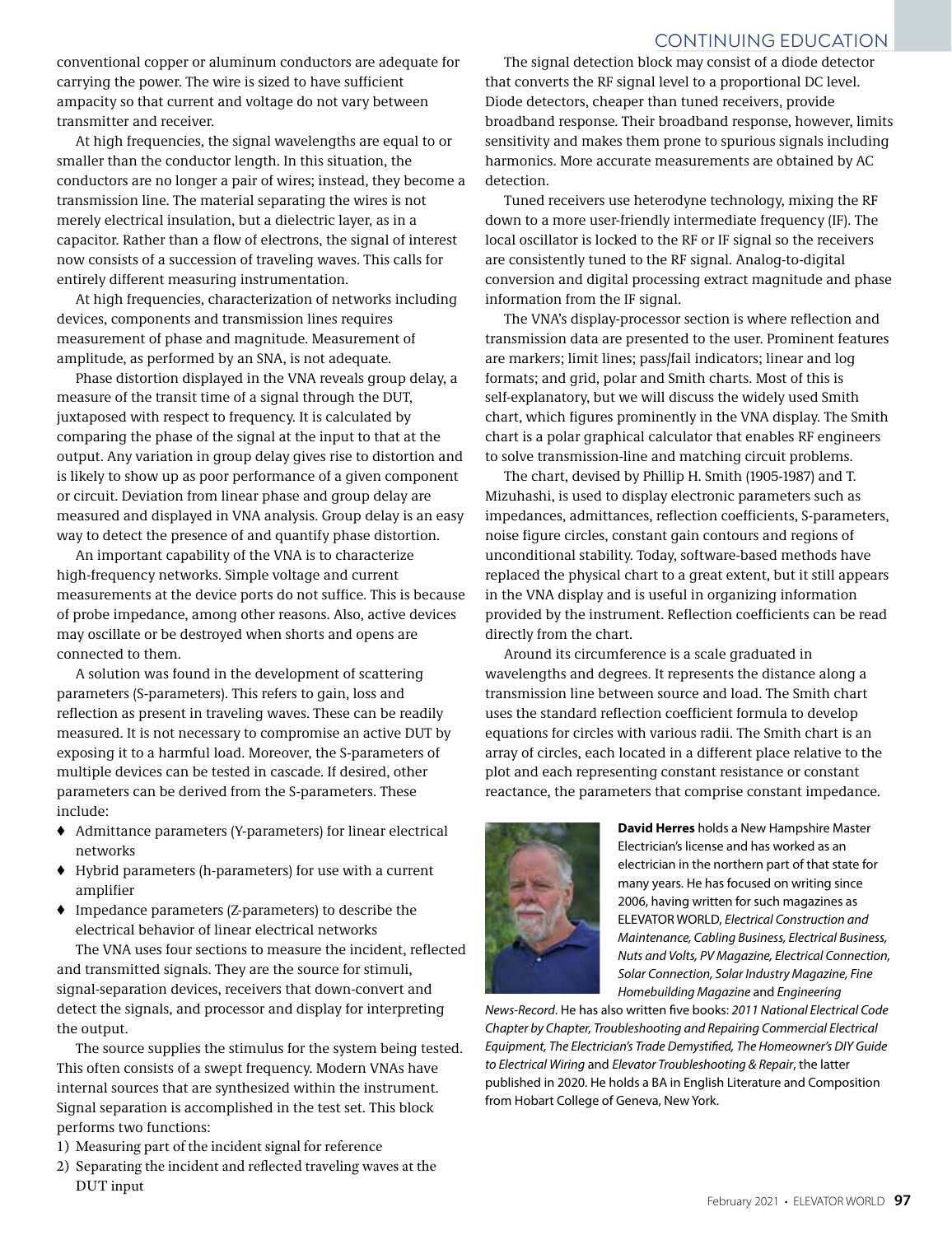

# **ELEVATOR WORLD Continuing Education Assessment Examination Questions**

- ♦ Read the article **"Using a Vector Network Analyzer to Solve Difficult Elevator Problems"** (p. 93) and study the learning-reinforcement questions at the end of the article.
- ♦ To receive **one hour (0.1 CEU)** of continuing-education credit, answer the assessment examination questions found below online at www. elevatorbooks.com or fill out the ELEVATOR WORLD Continuing Education reporting form found overleaf and submit by mail with payment.
- ♦ Approved for Continuing Education by **NAEC for CET®.**
- 1. AC induction motors are longer-lasting than DC motors because:
	- a. Their windings are copper.
	- b. They have no brushes.
	- c. They can be operated in any position.
	- d. They use less electricity.
- 2. A modern motion controller: a. Is fully programmable.
	- b. Is watertight.
	- c. Has no semiconductors.
	- d. Is portable.
- 3. The Pico VNA is:
	- a. More expensive than a bench-type VNA.
	- b. A device created in 1956.
	- c. In need of field calibration prior to sensitive measurements.
	- d. Free of software requirements.
- 4. VNAs are intended for:
	- a. Computer networks.
	- b. Diagnosing heat-related failures only.
	- c. Characterizing linear and nonlinear components.
	- d. Superseding budget electrical measuring instruments.
- 5. The VNA:
	- a. Can function as a time-domain reflectometer.
	- b. Cannot measure the ratio of reflected-to-total signal.
	- c. Cannot measure the ratio of transmitted-to-total signal.
	- d. Is less versatile than the SNA.
- 6. High frequency and phase shift:
	- a. Have to do with the control circuit for an AC elevator drive motor powered by a VFD.
	- b. Are likely to cause the motion controller to crash.
	- c. Can be mitigated by frequent lubrication.
	- d. Are prevented by installing CAN bus.
- 7. The VFD:
	- a. Responds to commands from the motion controller.
	- b. Can cause an AC induction motor to reverse direction.
	- c. Can cause an AC induction motor to run at higher or lower than rated speed.
	- d. All of the above.
- 8. CAN bus enables serial communication between sensors and the motion controller. a. True. b. False.
- 9. CAN bus sensors and actuators are connected to the motion controller by twisted-pair conductors having \_\_\_\_-ohm characteristic impedance. a. 60
	-
	- b. 75 c. 100
	- d. 120
- 10. In CAN bus:
	- a. The dominant state is encoded by logic 1.
	- b. The dominant state is encoded by logic 0.
	- c. The recessive state is encoded by logic 0.
	- d. Nodes with higher IDs have priority on the bus.